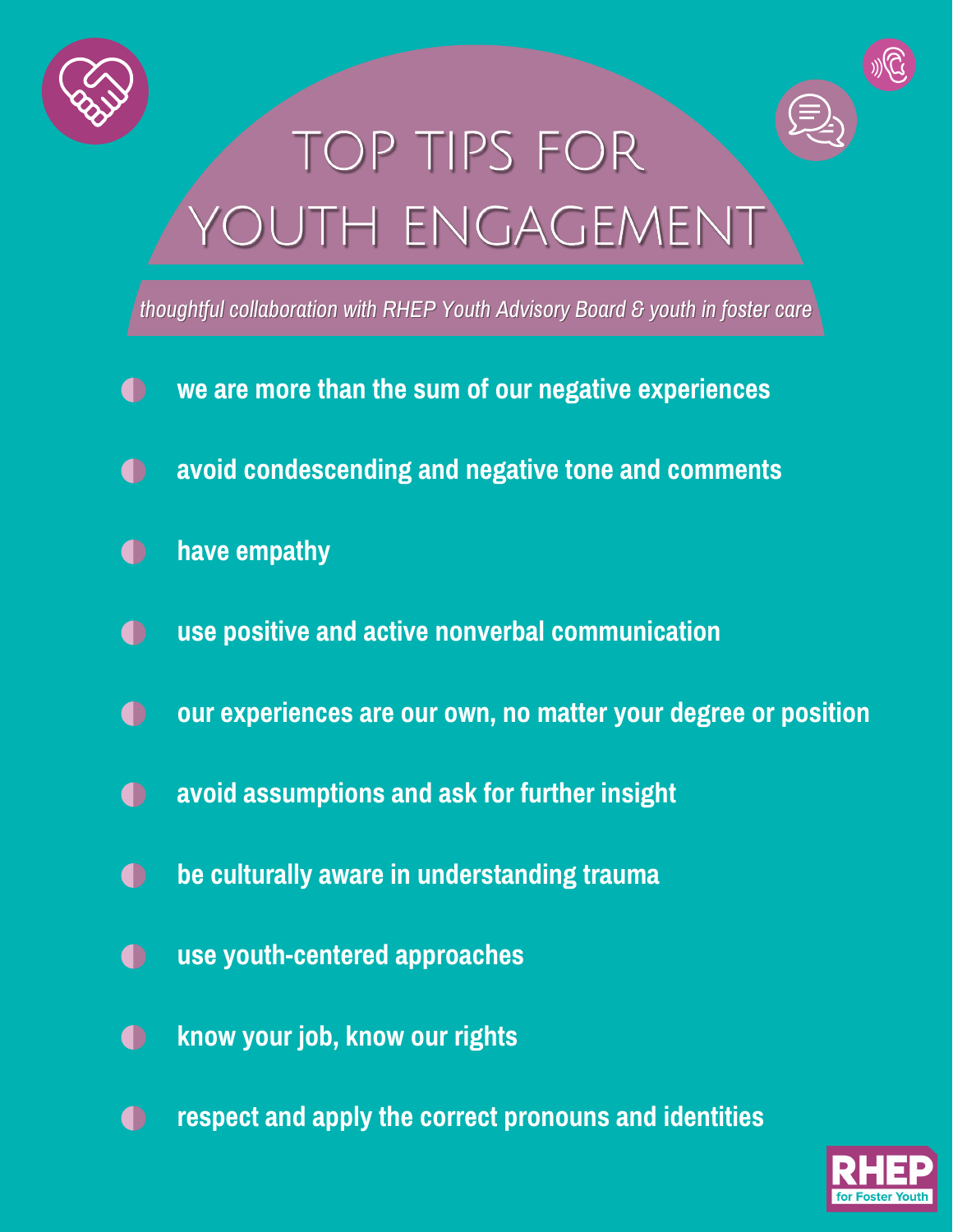### Why we wrote these tips

From August to September 2021, the Reproductive Health Equity Project for Foster Youth (RHEP) Youth Advisory Board (YAB) members came together for four YAB-led sessions to discuss the responsibilities and expectations of youth-serving organizations when engaging youth.

RHEP's network of youth-serving organizational partners create and implement youth-centered sexual and reproductive health programs and policies for youth in foster care. As YAB members, we often work with these organizations as consultants, practitioners, and focus group participants. While these are generally positive experiences, there is still room for improvement in how partners interact with YAB members and implement our ideas.

*We...want to prioritize what we know makes us feel powerful and empowered.*

During one of the first YAB-led sessions, we expressed that we have felt powerful in the following situations:

- "I felt powerful and in control when I had to confront someone n call em out for being a bad friend. I never confront, but I felt like it was important to stand up for myself."
- "I felt powerful creating and shooting my own film...because it was something I created and not someone else's work."
- "Graduating school and doing productive things for my future made me feel powerful and in control because I beat a lot of the statistics…"
- "Anytime I had a meeting with my caseworker or lawyer, I felt empowered in what I was doing for myself and I felt that for the things I couldn't control, there were others that were there to help me with it."

The feeling of being empowered is related to standing up for ourselves, creating things for ourselves, and

overcoming stereotypes. While we hope those reading this will take into account ways they can change, we also want to prioritize what we know makes us feel powerful and empowered.

In contrast, we remember feeling disrespected and disempowered when:

- . "Those providing services] made me feel like I wasn't worth anything."
- "[Service providers would] offer me a list of clothes, explaining why it's important to dress business casual."
- . "[One time] I was feeling very down and triggered, so I began headbanging in my room. A staff came in, and rather than asking me what was wrong or if she could de-escalate me, she came in very annoyed and told me the sound of the banging was bothering her and to keep it down."
- "I sometimes felt like I had to prove myself to those working around me and be even a bit of a showoff to prove that I was worthy of support and worthy of being looked upon positively."

*We have written this tip sheet to make sure that youthserving organizations are aware of how their words, tone, and actions affect how we work with them.*

When those working for youth aren't respectful of our unique personalities and needs, it feels as though they do not care about us. This leads to those organizations and staff treating us like we are unintelligent and incompetent, and we don't feel empowered to express our feelings. Your attitude can affect not only what you say to us, but also your tone, body language, and facial expressions.

We have written this tip sheet to make sure that youthserving organizations and RHEP network partners are aware of how their words, tone, and actions affect how YAB members and youth in foster care work with them.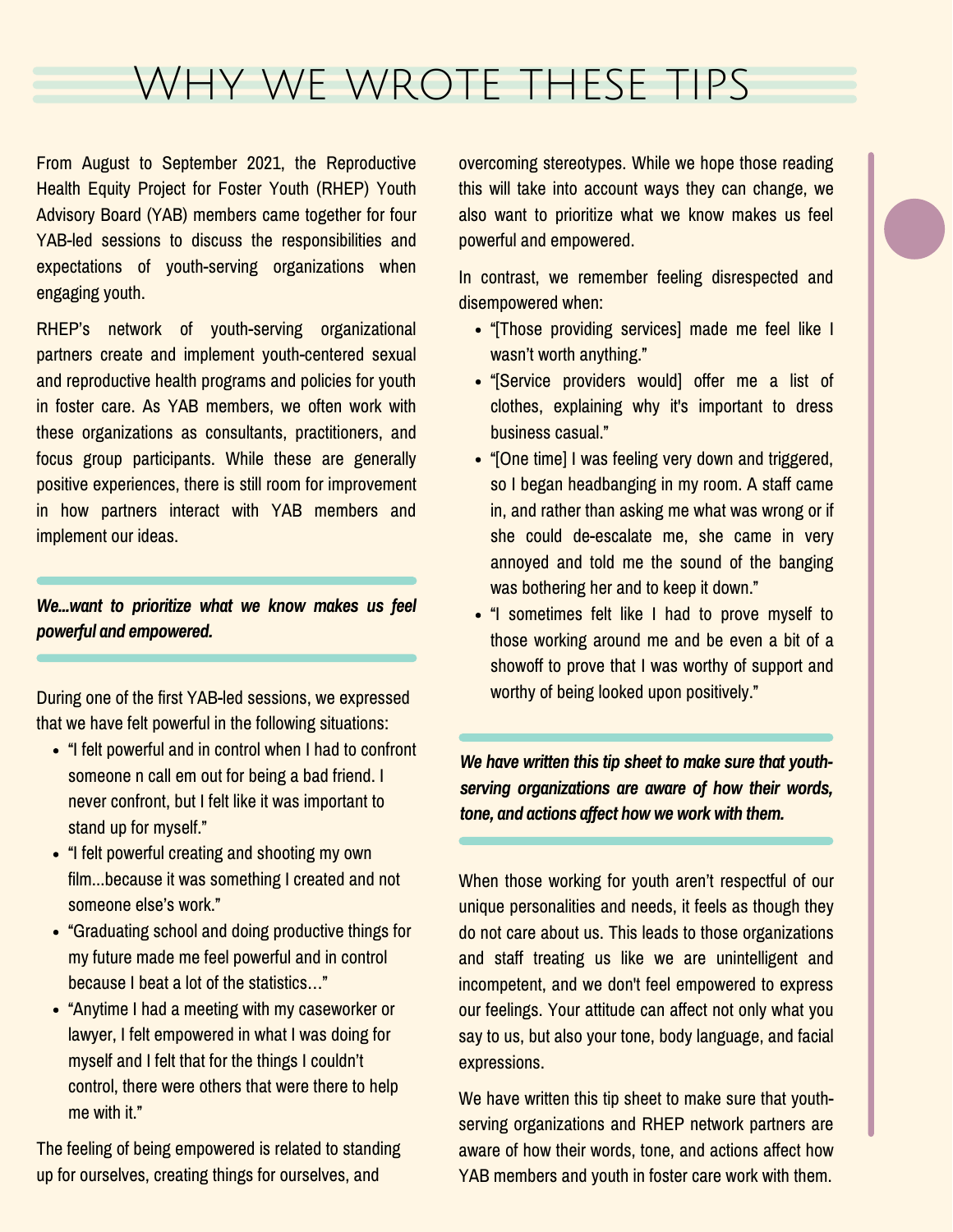#### tips for youth engagement

**We are more than the sum of our negative experiences.** There are a lot of assumptions made about how "sad" and "difficult" youth in foster care have it. However, we are more than the sum of our negative experiences, and we want to prioritize the positive. Prioritizing the positive can help us remember when things have worked and solutions for the future. Youth-serving organizations should not overly emphasize and focus on our negative experiences, unless we lead the conversation that way.

**Avoid assumptions - ask for further insight.** There are many stereotypes and assumptions about youth currently and formerly in foster care and what their lives are like. Before jumping to any conclusions, it is important for youth-serving organizations to ask respectful questions. This will not only make us feel more comfortable when working with you, but the programs and services will also be more relevant to our actual experiences.

**Have empathy.** Youth in foster care and formerly in foster care have had many experiences that people working at youth-serving organizations most probably haven't had. It is important when listening to us share our experiences that your first response is empathy. That means responding to our emotions appropriately, focusing on listening, and showing that you care about what we're talking about.

**Respect and apply the correct pronouns and identities.** As part of a trauma-informed and youth-centered approach, youth-serving organizations need to prioritize speaking to youth the way they want to be spoken to. This is especially important with their pronouns and how youth self-identify, whether that's their race/ethnicity, gender, sexuality, or other identities. When in doubt, ask us respectfully rather than making assumptions.

**Avoid condescending and negative tone and comments.** While youth in foster care and YAB members are often younger than youth-serving organizational staff, that is not a reason to talk down to us. Youth-serving organizations should use a respectful tone with us and treat us positively. Utilize language that is respectful and non-judgemental.

**Be culturally aware in understanding trauma.** A trauma-informed approach entails the following principles: safety, trust, peer support, collaboration, empowerment, voice, and choice, and cultural, historical, and gender issues. Many staff from youthserving organizations come from a different cultural background than youth who are in foster care. It is key when working with youth in foster care and YAB members that this difference is taken into consideration. This can look like naming the differences so that youth know you are aware and using language that is not exclusive to certain cultures. As one of us said, "YAB members come to these meetings because we have experiences in foster care and we're being open and vulnerable about these experiences. It's nice and appreciated if staff can also be vulnerable and let us know their own background."

**Use youth-centered approaches.** Youth-centered approaches include using language that isn't exclusive, such as acronyms and jargon, and structuring meetings or listening sessions with the experience of youth in mind. Youth-serving organizations can think about who their audience is when conducting presentations, trainings, and focus groups and tailor the way they deliver information so that it is engaging, participation-based, and allows for youth to express themselves without rushing them.

**Be mindful that our experiences are our own, no matter your degree or position.** While many youth-serving organizations are made up of highly qualified staff, whether because they have certain advanced degrees or have worked in the field for many years, first-hand experience in foster care is the most important perspective. Those partnering with YAB should check their privilege and pre-existing notions about who is "qualified" to be part of decision-making. As one of us said, "It's one thing to learn how to swim from a book, but it's totally different to actually jump in the water."

**Know your job, know our rights.** There are many systems, organizations, and adults who are part of youth's lives, and it is important that those working with youth know what their responsibilities are and how to communicate those responsibilities clearly. In the case of YAB members, who are not currently in foster care, it is still key to communicate your role so that we know where you are situated in the network of actors. Additionally, youth-serving organizations should know the rights of youth in foster care.

**Use positive and active non-verbal communication to show that you are listening.** When a YAB member is speaking, it is important to use positive and active listening skills, which include paying attention to what is said, withholding judgement, reflecting what they said to ensure it is accurate, asking questions and showing interest, and affirming what has been said. Even in online settings, it is important to show that you're listening, either by nodding, reacting with a thumbs-up, or typing a quick "hearing you!" in the chat.